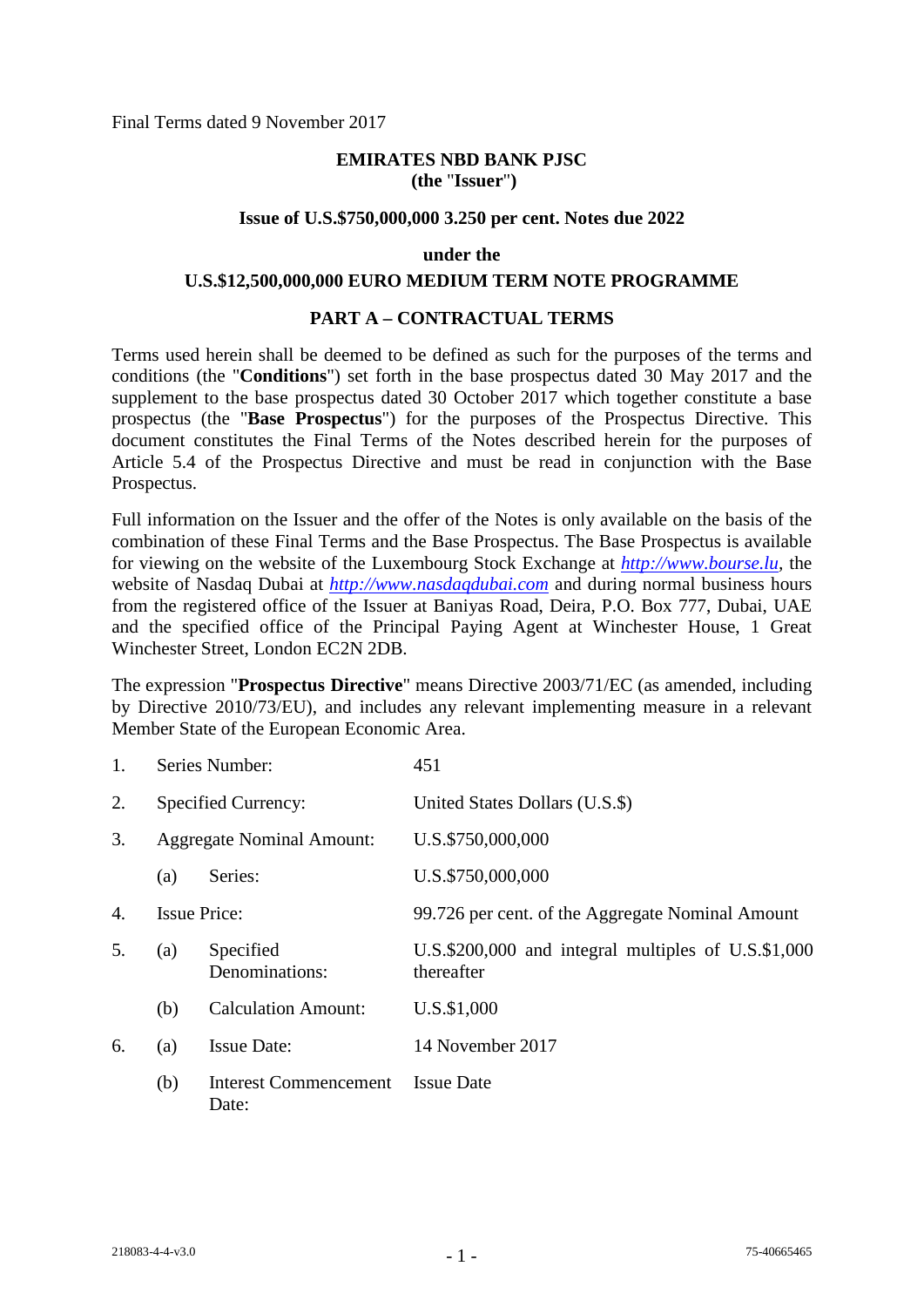| 7.  | <b>Maturity Date:</b> |                                                               | 14 November 2022                                          |
|-----|-----------------------|---------------------------------------------------------------|-----------------------------------------------------------|
| 8.  |                       | <b>Interest Basis:</b>                                        | 3.250 per cent. Fixed Rate                                |
|     |                       |                                                               | (further particulars specified below)                     |
| 9.  | Put/Call Options:     |                                                               | Not Applicable                                            |
| 10. | (a)                   | <b>Status of the Notes:</b>                                   | Senior                                                    |
|     | (b)                   | Date of Board approvals<br>for issuance of Notes<br>obtained: | 30 September 2009, 17 January 2016 and 15 January<br>2017 |

# **PROVISIONS RELATING TO INTEREST (IF ANY) PAYABLE**

| 11. | <b>Fixed Rate Note Provisions</b>         |                                    | Applicable                                                                                                           |
|-----|-------------------------------------------|------------------------------------|----------------------------------------------------------------------------------------------------------------------|
|     | (a)                                       | Rate(s) of Interest:               | 3.250 per cent. per annum payable semi-annually in<br>arrear                                                         |
|     | (b)                                       | Interest Payment Date(s):          | 14 May and 14 November in each year commencing<br>on 14 May 2018 and up to and including the<br><b>Maturity Date</b> |
|     | (c)                                       | <b>Fixed Coupon</b><br>Amount(s):  | U.S.\$16.25 per Calculation Amount                                                                                   |
|     | (d)                                       | Broken Amount(s):                  | Not Applicable                                                                                                       |
|     | (e)                                       | Day Count Fraction:                | 30/360                                                                                                               |
|     | (f)                                       | Determination Date(s):             | Not Applicable                                                                                                       |
|     | (g)                                       | <b>Business Day</b><br>Convention: | Not Applicable                                                                                                       |
| 12. | <b>Floating Rate Note Provisions</b>      |                                    | Not Applicable                                                                                                       |
| 13. | Zero Coupon Note Provisions               |                                    | Not Applicable                                                                                                       |
| 14. | Details relating to Partly Paid<br>Notes: |                                    | Not Applicable                                                                                                       |
| 15. |                                           | <b>Reset Note Provisions:</b>      | Not Applicable                                                                                                       |
| 16. |                                           | <b>Issuer Call:</b>                | Not Applicable                                                                                                       |
| 17. | <b>Investor Put:</b>                      |                                    | Not Applicable                                                                                                       |
| 18. | <b>Regulatory Call:</b>                   |                                    | Not Applicable                                                                                                       |
| 19. | Change of Control Put:                    |                                    | Not Applicable                                                                                                       |
| 20. | <b>Final Redemption Amount:</b>           |                                    | 100 per cent. of nominal amount                                                                                      |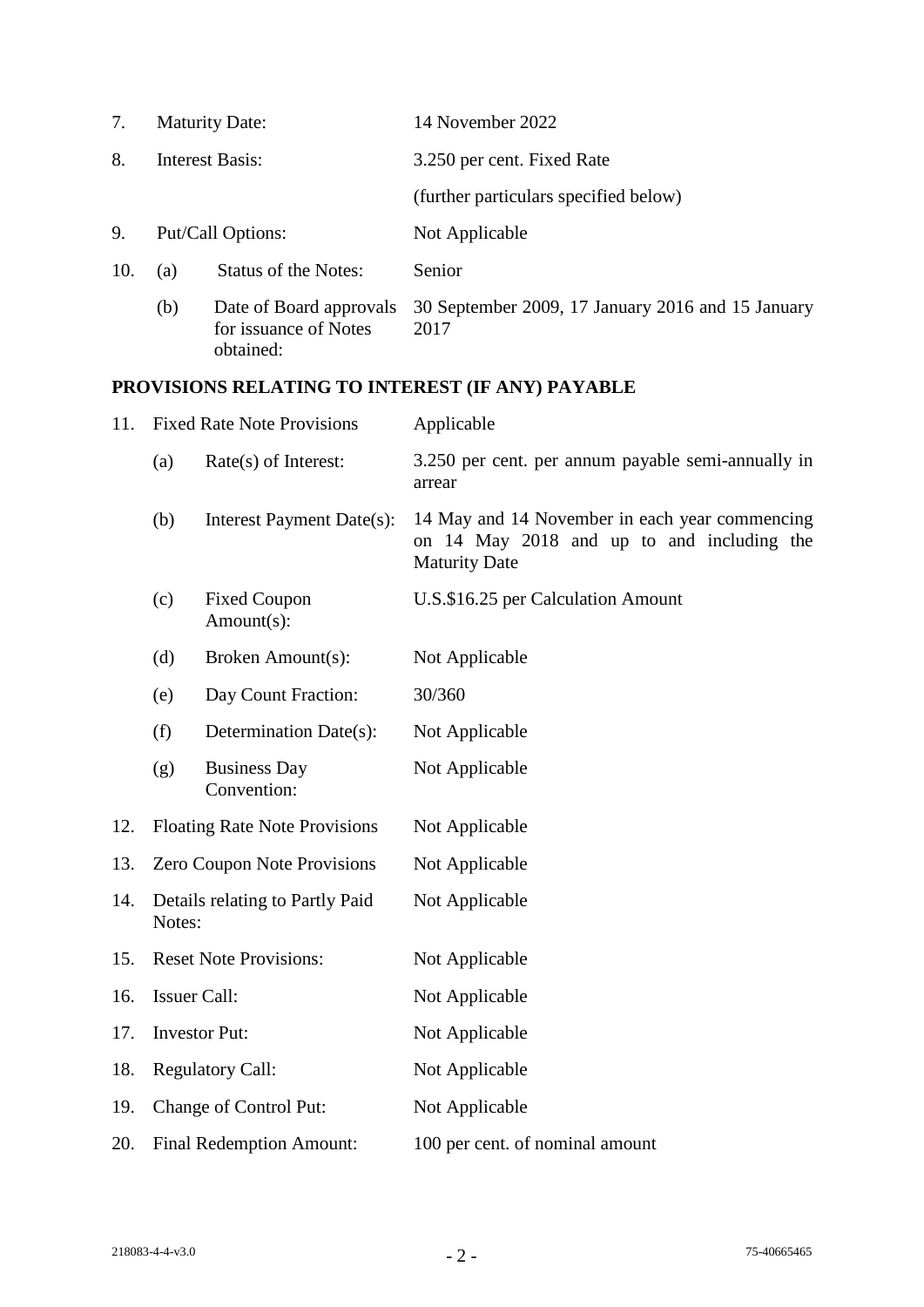- Early Redemption Amount  $21.$ payable on redemption for taxation reasons, regulatory reasons or on event of default:
- 22. Form of Notes:

U.S.\$1,000 per Calculation Amount

Registered Notes:

Registered Global Note registered in the name of a nominee for a common depositary for Euroclear and Clearstream, Luxembourg

Reg. S Compliance Category 2; TEFRA not applicable

23. Additional Financial Centre(s) Dubai, London and New York or other special provisions relating to Payment Dates:

N<sub>o</sub>

24. Talons for future Coupons or Receipts to be attached to Definitive Bearer Notes (and dates on which such Talons mature):

Signed on behalf of Emirates NBD Bank PJSC:

By:  $\ldots$ Duly authorised

 $By: \ldots$ Duly authorised

Asim I. Bashir, CFA Asim I, pasitu, Checker<br>Senior Director<br>Global Funding & PI<br>Global Markets & Treasury

**Lee Sims** MD - Group Head of ALM **Global Markets & Treasury Signatory No. A1665**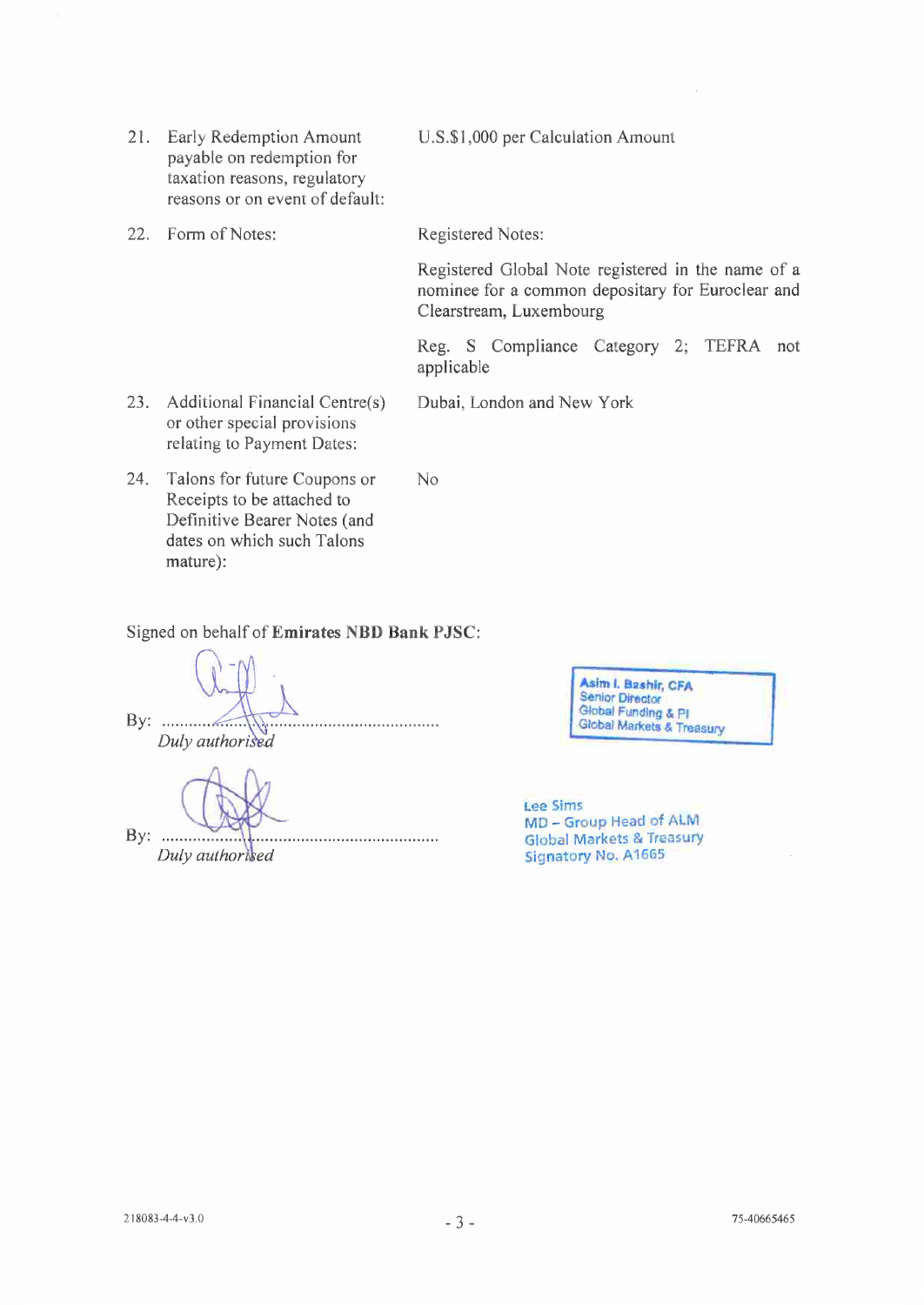## **PART B – OTHER INFORMATION**

## 1. **ADMISSION TO TRADING**

- (a) Admission to trading: Application is expected to be made by the Issuer (or on its behalf) for the Notes to be admitted to the Official List of the Luxembourg Stock Exchange and the Official List of the Dubai Financial Services Authority and to trading on the Regulated Market of the Luxembourg Stock Exchange and Nasdaq Dubai, in each case with effect from on or around 14 November 2017
- (b) Estimate of total expenses related to admission to trading: EUR 3,600 in respect of the Luxembourg Stock Exchange and U.S.\$2,000 in respect of Nasdaq Dubai
- 2. **RATINGS** The Notes to be issued are expected to be rated:

Fitch: A+ (stable)

Moody's: A3 (stable)

Each of Fitch Ratings Ltd. ("**Fitch**") and Moody's Investors Service Ltd. ("**Moody's**") is established in the European Union and is registered under Regulation (EC) No. 1060/2009, as amended

## 3. **INTERESTS OF NATURAL AND LEGAL PERSONS INVOLVED IN THE ISSUE**

Save for any fees payable to the Managers, so far as the Issuer is aware, no person involved in the issue of the Notes has an interest material to the offer. The Managers and their affiliates have engaged, and may in the future engage, in investment banking and/or commercial banking transactions with, and may perform other services for, the Issuer and its affiliates in the ordinary course of business for which they may receive fees.

#### 4. **YIELD (Fixed Rate Notes only)**

3.310 per cent. per annum

## 5. **OPERATIONAL INFORMATION**

- (a) ISIN: XS1716831570
- (b) Common Code: 171683157
- (c) Delivery: Delivery against payment
- (d) Names and addresses of additional Paying Agent(s) (if any): Not Applicable

## 6. **THIRD PARTY INFORMATION**

Not Applicable